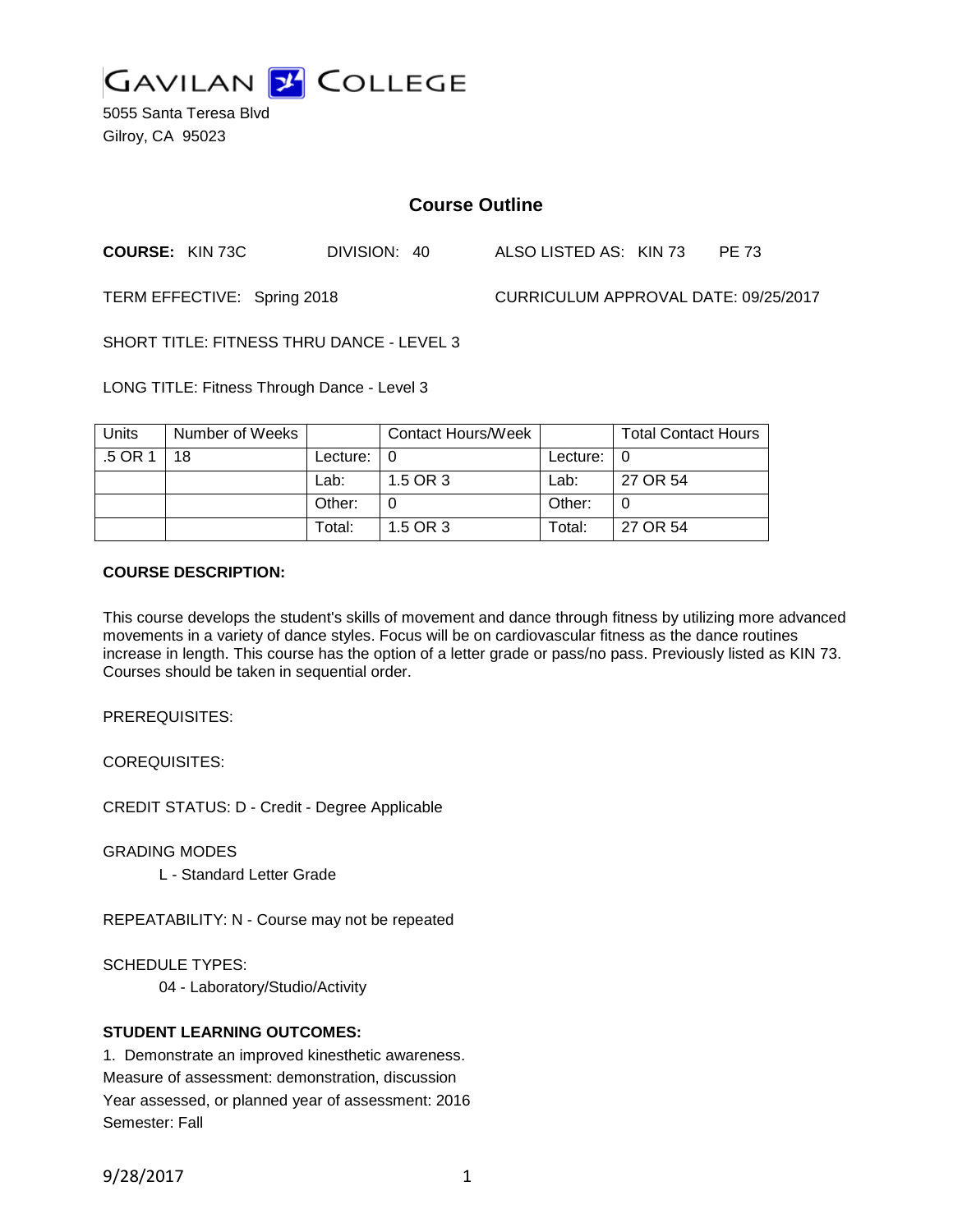2. Demonstrate improved cardiovascular fitness.

Measure of assessment: pre and post testing

Year assessed, or planned year of assessment: 2016

# **CONTENT, STUDENT PERFORMANCE OBJECTIVES, OUT-OF-CLASS ASSIGNMENTS**

Curriculum Approval Date: 09/25/2017

1.5 - 3 Hours:

Content: Class introduction, including course syllabus, grading, and class requirements. An overview of the course will be presented. Pre-testing of fitness level may be completed.

Student Performance Objectives: Explain the expectations of the class and of the instructor. Participate in pre-testing.

6 - 12 Hours:

Content: Review of movement skills from level 2 that strengthen and tone the body. Presentation on advanced movements in a variety of dance styles. Routines will increase in skill difficulty and length.

Student Performance Objectives: Participate in class activities. Demonstrate the routines presented in class.

6 - 12 Hours:

Content: Presentation and discussion on movements to improve one's proprioception, knowing where you are in space. Mental imagery may be presented. Discussion on the ability to sense the influence of your body image in the movements and actions of your muscles and joints. Swing movements in a stationery position will be used for practice. Dance steps and conditioning routines will also be included.

Student Performance Objectives: Apply swing movements in space that demonstrate spatial awareness. Perform a sequence of dance steps which demonstrate their cardiovascular fitness. Discuss spacial awareness and mental imagery.

6 - 12 Hours:

Content: Continue working on skills presented in earlier classes. Presentation on various jumping, leaping, and hopping movements through space. These skills will be used to help develop an individual's leg and arm strength as well as their cardiovascular fitness. Balance, spatial awareness, and rhythm will also be included.

Student Performance Objectives: Demonstrate their ability to perform a variety of jumps and leaps through the use of patterned movements. Perform dance routines of increased skill and length.

6 - 12 Hours:

Content: Continue to work on skills presented to date. Introduce the opportunity for students to develop independent choreography and develop their artistry. Dance routine combinations will increase in length and duration. Post-testing.

Student Performance Objectives: Develop and perform a dance routine of their choosing. Discuss what it means to "develop artistry". Participate in post-testing.

2 Hours:

### **METHODS OF INSTRUCTION:**

Demonstration, guided practice.

### **OUT OF CLASS ASSIGNMENTS:**

Required Outside Hours: Assignment Description: As this is a lab class no out of class assignments are required.

# **METHODS OF EVALUATION:**

Skill demonstrations Percent of total grade: 50.00 % Percent range of total grade: 40% to 60% Demonstration Exams Other methods of evaluation Percent of total grade: 50.00 %

9/28/2017 2